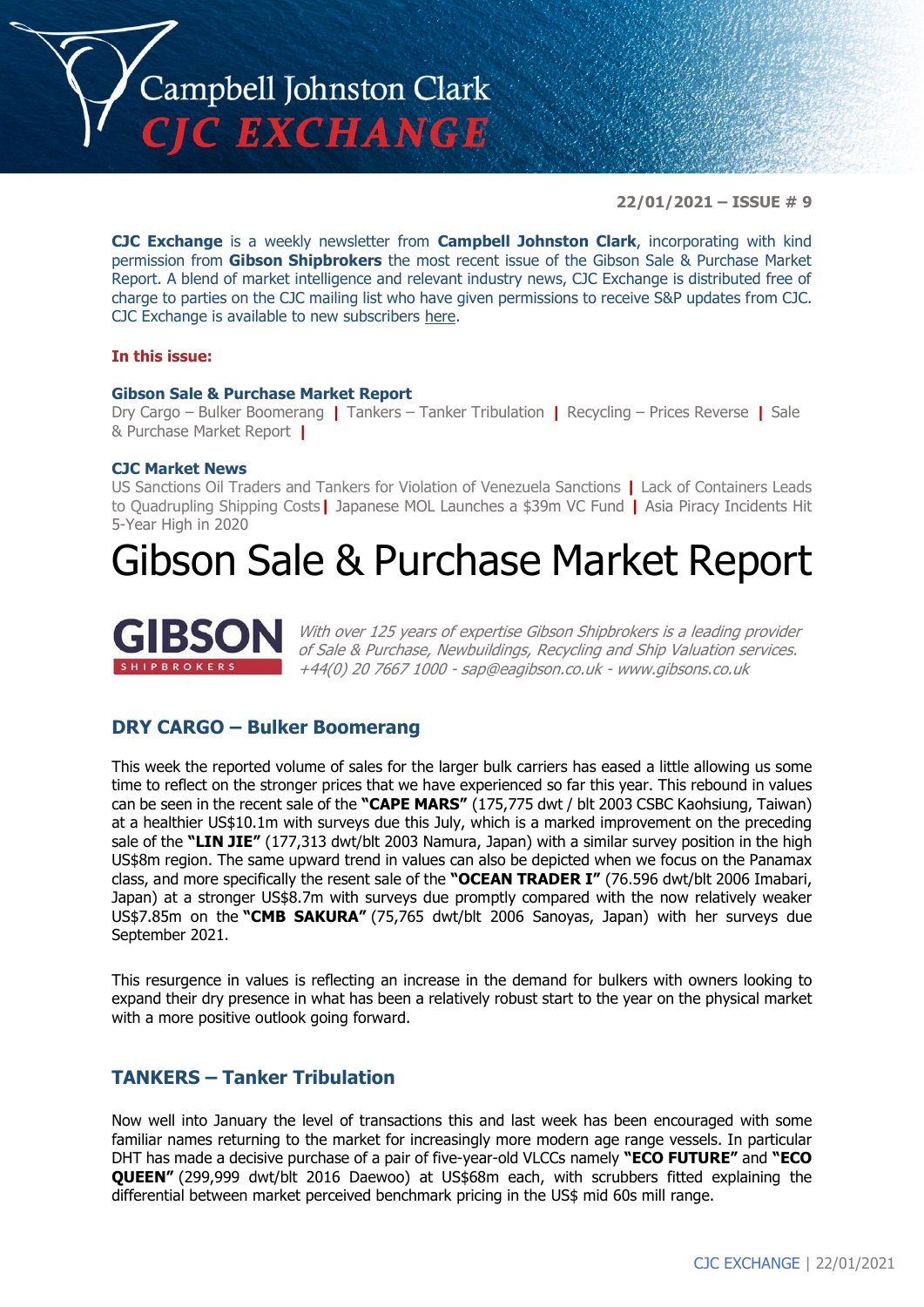

Indonesia's Buana Lintas Lautan (Bull) has also kicked 2021 off to a charging start with a cash and shares deal to purchase a series of chemical tankers from the A.P. Moller stables, as well as the LR2 mt **"MAERSK PELICAN"** (109,647 dwt/blt 2008 Dalian No.2) off-market for an undisclosed sum. However, the sale of aframax **"ESTEEM BRILLIANCE"** (110,802 dwt/blt 2006 Mitsui) brings a bit of downward reassessment to fifteen year old values at US\$13.2m, albeit noting that she will have to fit a BWTS at her third Special Survey in November.

On the newbuilding front 2021 has brought a milestone already with the first ammonia ready suezmax newbuilding placed by Avin International at Daewoo. The design allows capacity for a simple retrofit to allow the main engine to run on ammonia, should the fuel become further established in the near future, but also retaining the flexibility to retrofit to LNG instead.

#### **RECYCLING – Prices Reverse**

The dizzy heights of the high US\$400's seen just only a couple of weeks ago are nowhere to be seen with all markets this week correcting as rates come off from Turkey to the Sub-Cont, and quite significantly from Bangladesh, as local steel prices and demand softens. A correction in rates was on the horizon on the back of last week's negative sentiments emanating from Bangladesh where we are witnessing noticeably less activity. With some relatively high priced sales committed of late both as-is and delivered it will be interesting to see in the coming weeks if all of these go through and what resale numbers will now be on offer from the breakers and perhaps what destination (Bangladesh or Pakistan) will be bidding the highest especially on the big LWT units. Overall it has been a quieter week with just a handful of sales as Owners and Buyers take stock whist prices are on a downward trend.

| <b>Vessel Name</b>    | <b>DWT</b> | <b>Built</b> | Yard                          | <b>Buyers</b>        | <b>Price</b><br>$(\frac{\epsilon}{m})$ | <b>Notes</b>                                        |
|-----------------------|------------|--------------|-------------------------------|----------------------|----------------------------------------|-----------------------------------------------------|
| <b>BULKERS</b>        |            |              |                               |                      |                                        |                                                     |
| <b>CAPE MARS</b>      | 175,775    | 2003         | CSBC<br>Kaohsiung<br>(TWN)    | Chinese buyer 10.1   |                                        | DD due 7/21.                                        |
| HARM + PIET           | 93,183     | both 2011    | Jiangsu<br>Newyangzi<br>(CHN) | Undisclosed<br>buyer | reg <sub>11</sub><br>each              | SS due<br>2+3/21. No<br>BWTS.                       |
| <b>OCEAN TRADER I</b> | 76,596     | 2006         | Imabari<br>(JPN)              | Undisclosed<br>buyer | 8.7                                    | SS due 3/21.<br><b>BWTS order</b><br>to be novated. |
| <b>AURILIA</b>        | 74,483     | 2007         | Hudong<br>Zhonghua<br>(CHN)   | Chinese buyer 7.9    |                                        |                                                     |
| <b>ASIA RUBY I</b>    | 62,985     | 2014         | Jinling<br>Shipyard<br>(CHN)  | Undisclosed<br>buyer | 15.4                                   | <b>BWTS</b> fitted.                                 |
| SBI LEO + SBI LYRA    | 61,600     | both 2015    | <b>DACKS</b><br>(CHN)         | Reederei Nord        | 17.5<br>each                           | <b>BWTS fitted.</b>                                 |
| <b>IRON LADY V</b>    | 57,324     | 2011         | <b>STX Dalian</b><br>(CHN)    | Chinese buyer 8.125  |                                        | SS due 1/21.                                        |

#### **Gibson Sale & Purchase Market Report**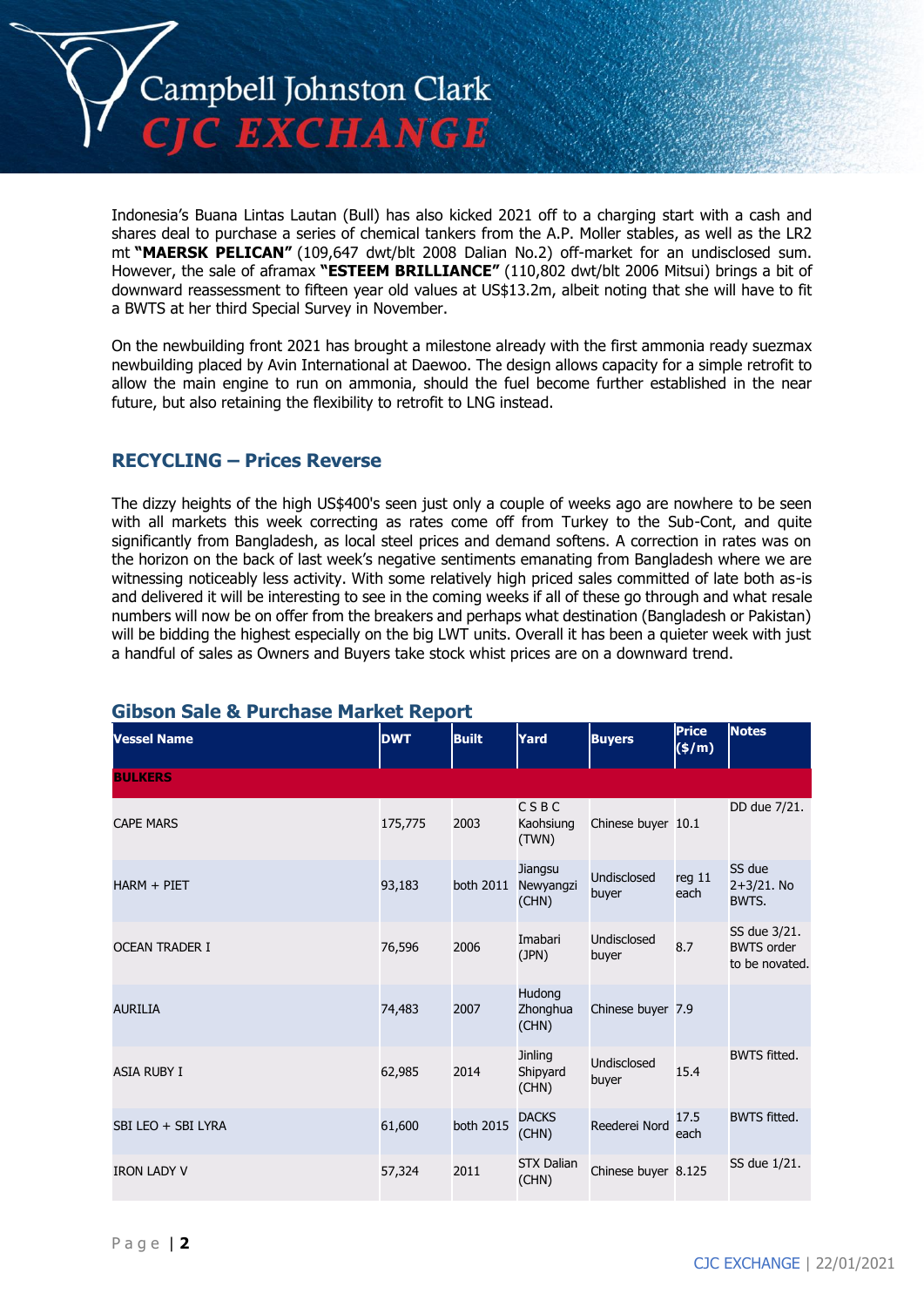

| NORDIC TIANJIN           | 56,811  | 2012      | Yangzhou<br>Guoyu<br>(CHN)        | Undisclosed<br>buyer | high 9       | Tier II. No<br>BWTS.                                                   |
|--------------------------|---------|-----------|-----------------------------------|----------------------|--------------|------------------------------------------------------------------------|
| EM JADE                  | 55,091  | 2010      | <b>NACKS</b><br>(CHN)             | Undisclosed<br>buyer | 9s           | mid-high SS psd 2/20.                                                  |
| <b>RODINA</b>            | 37,852  | 2009      | Jiangsu<br>Eastern<br>(CHN)       | Clipper              | reg 8        | SS psd 10/19.                                                          |
| <b>MARINA R</b>          | 37,785  | 2010      | Jiangsu<br>Eastern<br>(CHN)       | Chinese buyer 7.25   |              | SS psd 6/20.                                                           |
| <b>FURNESS PORTLAND</b>  | 37,045  | 2014      | Saiki (JPN)                       | Silo<br>Management   | 13.25        | Kuraray BWTS<br>fitted.                                                |
| MICHEL SELMER            | 33,694  | 2010      | Samjin<br>(CHN)                   | Greek buyer          | 6.4          | SS due 2/21.<br><b>BWTS</b> in<br>storage,<br>offered for<br>purchase. |
| <b>CAPE NELSON</b>       | 28,438  | 2001      | Kanda (JPN)                       | Hong Kong<br>buyer   | 3.5          | SS+BWTS due<br>3/21. Already<br>renamed.                               |
| ATLANTIC RAINBOW         | 28,368  | 2013      | Imabari<br>(JPN)                  | European<br>buyer    | 8            | <b>BWTS fitted.</b><br>DD due<br>12/21.<br>Already<br>renamed.         |
| <b>TANKERS</b>           |         |           |                                   |                      |              |                                                                        |
| <b>SINO MACRO</b>        | 311,168 | 1999      | Hyundai<br>Ulsan (KRS)            | Chinese buyer 20.5   |              | CAP 2 rated.<br>DD due<br>12/20.                                       |
| ECO FUTURE + ECO QUEEN   | 299,999 | both 2016 | Daewoo<br>(KRS)                   | <b>DHT</b>           | 68 each      | SS due<br>$8+9/21.$<br>Scrubber<br>fitted.                             |
| TOVE KNUTSEN             | 152,251 | 2020      | Hyundai<br>Ulsan (KRS) buyer      | Undisclosed          | 117.8        | Shuttle<br>tanker.                                                     |
| <b>ESTEEM BRILLIANCE</b> | 110,802 | 2006      | Mitsui (JPN)                      | European<br>buyer    | 13.2         | SS+BWTS due<br>11/21.                                                  |
| ARGENT BLOOM + LIBERTY   | 33,609  | both 2009 | Kitanihon<br>(JPN)                | <b>EGD Chimcal</b>   | 19.2<br>each | <b>Stainless</b><br>Steel. 18<br>grades.                               |
| <b>CHEMROUTE SUN</b>     | 25,615  | 2008      | <b>Shin</b><br>Kurushima<br>(JPN) | Tufton<br>Oceanic    | 15.2         | <b>Stainless</b><br>Steel. 18<br>grades. DD<br>psd 6/20.               |
| <b>OCEAN HAWK</b>        | 9,010   | 2007      | Yangzhou<br>Kejin (CHN) buyer     | Far Eastern          | 3.1          | IMO II.<br>Epoxy. Bank<br>driven sale.                                 |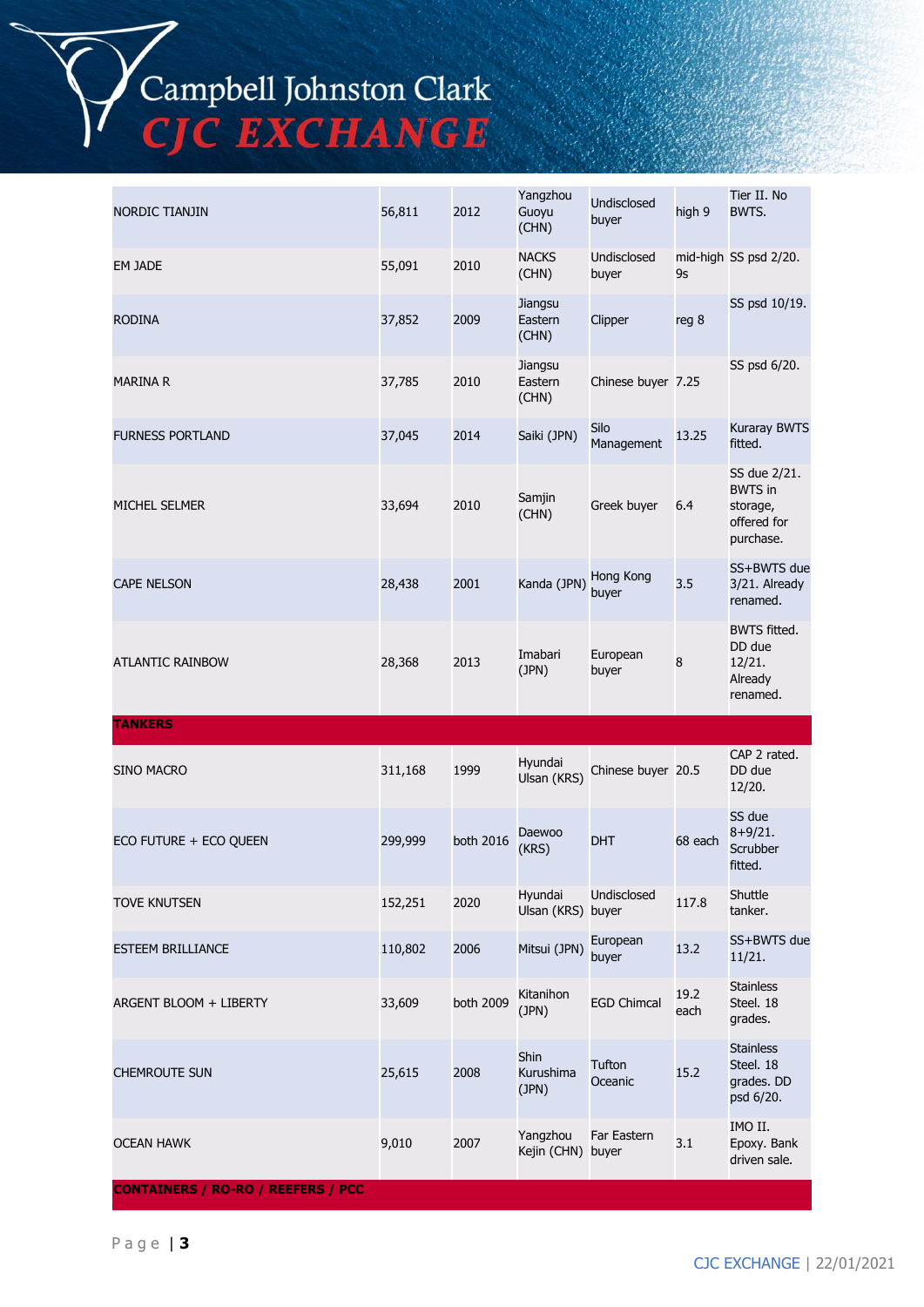

| ANGOL + ANGELES                           | 35,400 | both 2010 | Yangfan<br>(CHN)              | Lomar<br>Shipping                   | 20 en<br>bloc | 2872 TEU.<br>Gearless, 746<br>reefer. SS psd<br>$3+4/20.$   |
|-------------------------------------------|--------|-----------|-------------------------------|-------------------------------------|---------------|-------------------------------------------------------------|
| KOTA NELAYAN                              | 25,985 | 2010      | Dalian<br>(CHN)               | <b>Briese</b><br><b>Schiffahrts</b> | 7.8           | 1810 TEU.<br>Geared, SS<br>psd 4/20.<br>Already<br>renamed. |
| <b>CONTAINERS / RO-RO / REEFERS / PCC</b> |        |           |                               |                                     |               |                                                             |
| <b>LNG PIONEER</b>                        | 76,500 | 2005      | Daewoo<br>(KRS)               | Chinese buyer 37                    |               | 13,8121 cbm.<br>SS psd<br>12/20.                            |
| ORIENTAL QUEEN                            | 53,194 | 2004      | <b>Universal</b><br>Tsu (JPN) | UAE buyer                           | 37.5          | 80,874 cbm.                                                 |

#### **NEWBUILDING ORDERS**

| <b>Ordering Client</b>                    | <b>Vessel</b><br><b>Type</b> | Size / No. Shipyard<br>of units                        | (Country)                      | <b>Delivery</b> | <b>Price</b><br>\$m\$ | <b>Notes</b>                                        |
|-------------------------------------------|------------------------------|--------------------------------------------------------|--------------------------------|-----------------|-----------------------|-----------------------------------------------------|
| <b>BULKERS</b>                            |                              |                                                        |                                |                 |                       |                                                     |
| Shandong Shipping                         | Kamsarmax                    | 85,000 dwt Dalian<br>$+2$                              | (CHN)                          | 2023            | 29                    | Declared<br>options. Wide<br>beam. Phase<br>2 EEDI. |
| <b>Guangdong Shippping</b>                | Kamsarmax                    | 82,000 dwt Chengxi<br>x 2                              | (CHN)                          | 2022            | 32                    | RMB sale.                                           |
| <b>Carras Hellas</b>                      | Kamsarmax                    | 82,000 dwt Oshima<br>x <sub>1</sub>                    | Zosen (JPN)                    | 2023            |                       |                                                     |
| Sealestial Navigation                     | <b>Ultramax</b>              | 61,000 dwt DACKS<br>x <sub>1</sub>                     | (CHN)                          | 2022            |                       | Tier II.                                            |
| Santoku Senpaku                           | <b>Ultramax</b>              | 61,000 dwt DACKS<br>x <sub>1</sub>                     | (CHN)                          | 2022            |                       | Tier II.                                            |
| <b>TANKERS</b>                            |                              |                                                        |                                |                 |                       |                                                     |
| Latsco                                    | <b>VLCC</b>                  | 300,000<br>$dwt \times 2$                              | Hyundai HI<br>(KRS)            | 2022            | 90.2                  |                                                     |
| <b>Avin International</b>                 | Suezmax                      | 156,000<br>$dwt \times 1$                              | <b>New Times</b><br>(CHN)      | 2022            |                       | LNG+Ammoni<br>a retrofit<br>ready.                  |
| Dingheng Shipping                         | Chemicals                    | 9,000 dwt<br>$\times 1$<br>6,600 dwt<br>x <sub>6</sub> | Wuhu (CHN) 2022                |                 |                       | <b>Stainless</b><br>Steel, Electric<br>propulsion.  |
| <b>CONTAINERS / RO-RO / REEFERS / PCC</b> |                              |                                                        |                                |                 |                       |                                                     |
| <b>Taican Container Lines</b>             | Container                    | 1,091 TEU<br>x <sub>3</sub>                            | Tsuneishi<br>Zhoushan<br>(CHN) | 2022            | 20                    |                                                     |
| <b>GAS</b>                                |                              |                                                        |                                |                 |                       |                                                     |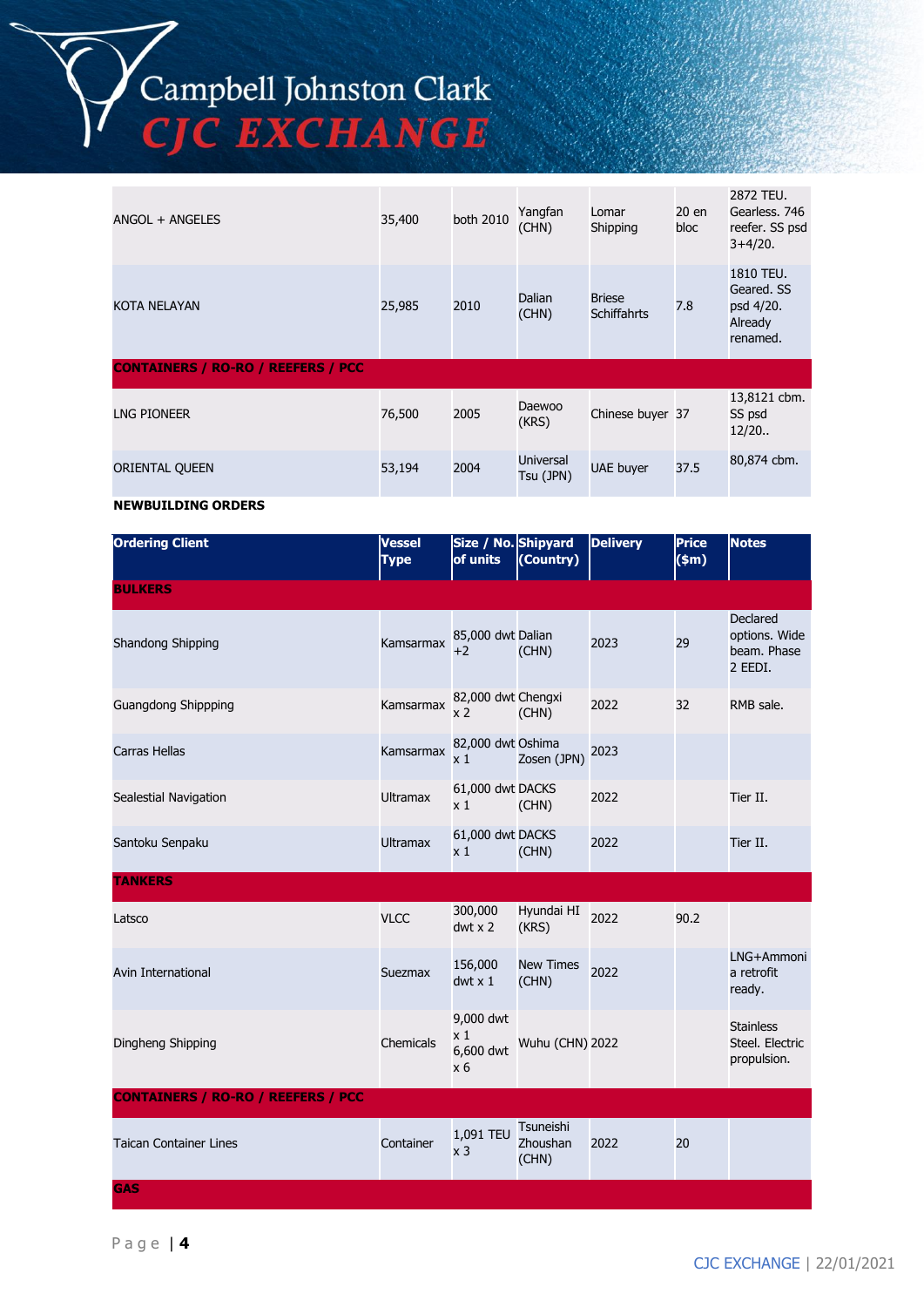# Campbell Johnston Clark<br>CJC EXCHANGE

| Sovcomflot      | <b>LNG</b> | 174,000<br>$cbm \times 1+2$ | Hyundai<br>Samho<br>(KRS)         | 2023      | 182.5 | Against TC to<br>Total.  |
|-----------------|------------|-----------------------------|-----------------------------------|-----------|-------|--------------------------|
| Oriental Energy | <b>LPG</b> | 93,000<br>cbm $x$ 2+2 (CHN) | Jiangnan                          | 2023      | 76    | LPG fueled.              |
| Avance Gas      | <b>LPG</b> | 91,000<br>$cbm \times 2$    | Daewoo<br>(KRS)                   | 2022-2023 |       | Dual fuel.               |
| Union Maritime  | <b>LPG</b> | 40,000                      | Hyundai<br>cbm $x$ 1+1 Mipo (KRS) | 2023      | 48    | Option for<br>dual-fuel. |

#### **Recycling Activity**

| <b>Vessel Name</b>      | <b>BUILT</b>       | <b>DWT</b> | <b>LWT</b> | <b>Delivery</b>     | <b>Price</b><br>$(*)$ lwt $)$ | <b>Notes</b>                                     |
|-------------------------|--------------------|------------|------------|---------------------|-------------------------------|--------------------------------------------------|
| <b>BULK CARRIER</b>     |                    |            |            |                     |                               |                                                  |
| <b>ANDA RAYA</b>        | 1996, Japan 49,016 |            | 7,925      | Bangladesh          | 445                           | last weeks<br>sale                               |
| <b>SEAPOL ENDEAVOUR</b> | 1996, Japan 45,758 |            | 8,100      | Bangladesh          | 433                           |                                                  |
| <b>CONTAINER</b>        |                    |            |            |                     |                               |                                                  |
| <b>SALAM MEWAH</b>      | 1996, Japan 17,630 |            | 5,300      | Bangladesh          | 450                           |                                                  |
| <b>FPSO</b>             |                    |            |            |                     |                               |                                                  |
| PETROJARL BANFF         | 1997, Korea 20,800 |            | 11,487     | <b>Denmark</b>      |                               | <b>EU Green</b><br><b>Recycling</b>              |
| <b>CHEMICAL TANKER</b>  |                    |            |            |                     |                               |                                                  |
| <b>GOLDEN TULIP</b>     | 1998, Spain 19,152 |            | 6,528      | India               | 832                           | signifcant<br>quantity of St-<br>St in her tanks |
| <b>TANKER</b>           |                    |            |            |                     |                               |                                                  |
| <b>RENNES</b>           | 1994,<br>Holland   | 5,278      | 1,710      | India /<br>Pakistan | 430                           |                                                  |

#### **Recycling Prices (US\$/LWT)**

|                                | Banglades Pakistan India<br>h. |         |         | <b>Turkey</b> |
|--------------------------------|--------------------------------|---------|---------|---------------|
| Tank/Cont/Ro-Ro/Capes/LPG/PCC  | 440/445                        | 440/450 | 420/430 | 265/275       |
| Dry Cargo/Bulk/Tween/Gen Cargo | 430/440                        | 430/440 | 410/420 | 255/265       |

#### **Newbuild and Second Hand Values** (\$

| million)       |                 |        |                |
|----------------|-----------------|--------|----------------|
|                | <b>Newbuild</b> | 5 Year | 10 Year<br>Old |
| <b>Tankers</b> |                 |        |                |
| <b>VLCC</b>    | 86              | 65.5   | 45             |
| <b>SUEZMAX</b> | 57              | 45     | 30             |

|            | C.O.B<br><b>Friday</b> |  |
|------------|------------------------|--|
| <b>BDI</b> | 1810                   |  |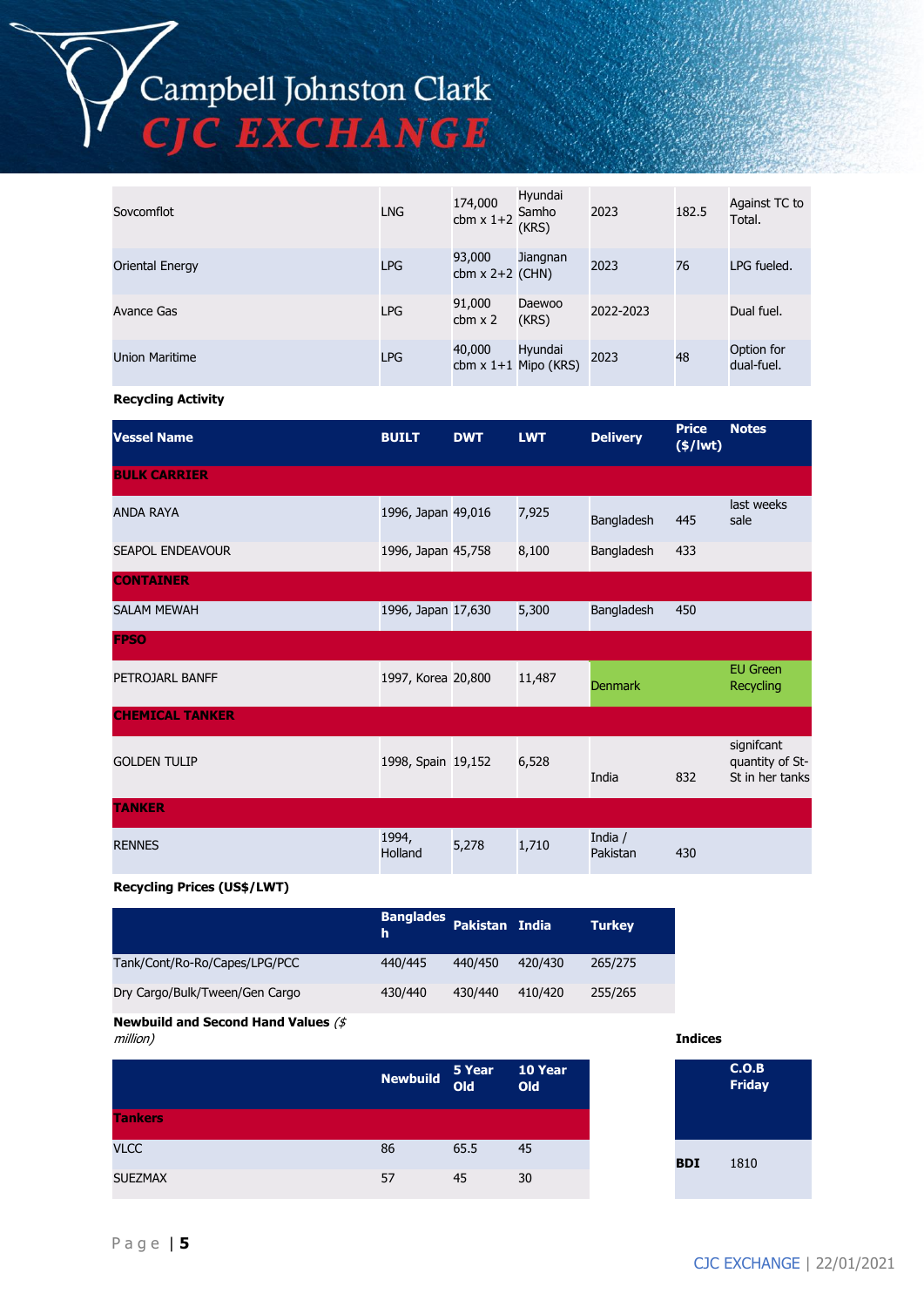# Campbell Johnston Clark C EXCHANGE

| <b>AFRAMAX</b>                                                                    | 47            | 34              | 22          | \$/Yen                  | 103.84 |
|-----------------------------------------------------------------------------------|---------------|-----------------|-------------|-------------------------|--------|
| <b>MR</b>                                                                         | 34            | 27              | 17.5        |                         |        |
| <b>Bulkers</b>                                                                    |               |                 |             | <b>VLCC</b>             |        |
| <b>CAPESIZE</b>                                                                   | $47^$         | 28              | 20          | AG/East                 | 27     |
| KAMSARMAX / PANAMAX                                                               | $26^{\wedge}$ | 21              | 15k / 13.5p | TD <sub>3</sub><br>(WS) |        |
| ULTRAMAX / SUPRAMAX                                                               | $24^$         | 18.5u/15.5<br>s | 11.5s       |                         |        |
| <b>HANDYSIZE</b>                                                                  | $23^{\wedge}$ | 15              | 9.25        |                         |        |
| $\land$ = Chinese price (otherwise based upon Japanese / Korean country of build) |               |                 |             |                         |        |

This report has been produced for general information and is not a replacement for specific advice. While the market information is believed to be reasonably accurate, it is by its nature subject to limited audits and validations. No responsibility can be accepted for any errors or any consequences arising therefrom. No part of the report may be reproduced or circulated without our prior written approval. © E.A. Gibson Shipbrokers Ltd 2020.

## CJC Market News



Campbell Johnston Clark (CJC) is a medium-sized international law firm advising on all aspects of the shipping sector, from ship finance to dry shipping and comprehensive casualty handling, and all that happens in between. Today, we have offices in London, Newcastle, Singapore and Miami.

#### **US Sanctions Oil Traders and Tankers for Violation of Venezuela Sanctions**



The new sanctions from the US' Office of Foreign Assets Control hit three individuals, 14 entitles and six vessels for their ties to a Mexican network that is allegedly evading US sanctions on Venezuela's oil trade.

Those targeted include Swissoil Trading and Malta-based Elemento Ltd., alongside Swissoil owner Philipp Paul Vartan Apikian, Spanish-Venezuelan citizen Francisco Javier D'Agostino Casado, and Italian

citizen Alessandro Bazzoni. It is alleged that Bazzoni connected the two oil trading firms with Venezuel and state-owned oil company, PDVSA, for the sale of heavy crude oil.

Among the vessels blacklisted are the tankers, Sierra and Marksim Gorky, which are both Russian flagged; Balita, Domani and Freedom, which are Cameroon flagged; and the Liberian flagged Baliar.

All of the vessels' last recorded deliveries of Venezuelan crude were to Asian countries, including China, Indonesia and Malaysia.

Despite the continued hardening stance on Venezuela's oil sector, the US continues to protect the control of PDVSA's most valuable foreign asset, Citgo Petroleum, which is under the influence of selfdescribed Venezuelan Interim President Juan Guaido. The outgoing Trump administration has recently extended a ban on seizing Citgo shares as repayment for PDVSA's outstanding debts until July 21,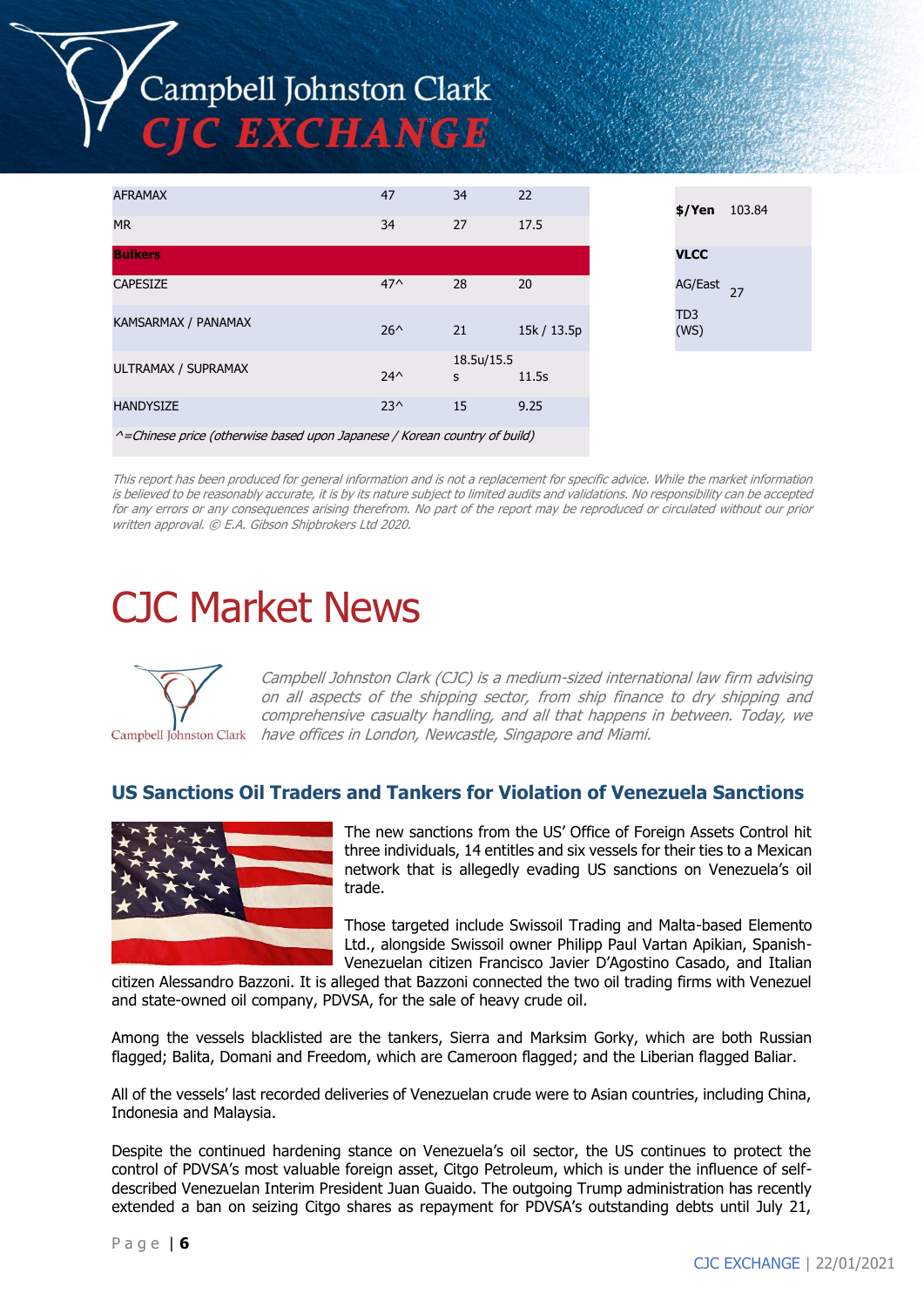

despite numerous US federal court rulings that PDVSA's creditors could seize Citgo shares to recoup what they are owed.

#### **Lack of Containers Leads to Quadrupling Shipping Costs**



Since November 2020, the costs of shipping goods in a 40-foot container from China to Europe has risen from about \$2,000, to over \$9,000. This increase can be put down to a shortage of containers and the sharp recovery in European consumer demand. This is in stark contrast to the period from January to November 2020, during which time rates remained steady, sitting below the \$3,000 mark.

The industry is currently experiencing a bottleneck problem, as a

considerable surplus of empty containers built up in Europe during the first half of 2020. This came as a direct impact of the COVID-19 pandemic, and the resulting dramatic decrease in global trade. As this picked up, during the final months of 2020, the stiff competition to secure the few containers available in China, has led to these sharp rate increases.

Some respite may lie ahead however, with Chinese New Year only three weeks away. The decrease in production that usually accompanies this period could allow for some of the backlog to clear. It is, however, likely that these container shortages will continue well into 2021, even with increased orders by carriers for additional TEUs. European importers may therefore, when looking for a solution to the prospect of increased rates over an extended period, be forced to think quite literally outside the box.

#### **Japanese MOL Launches a \$39m VC Fund**



Japan's largest shipowner by fleet size - Mitsui OSK Lines (MOL) - has this week announced the launch of a wholly owned \$39 million venture capital fund to invest in promising shipping technology start-ups.

MOL PLUS will be based in Tokyo and will predominantly invest in start-ups that are using technology to reform traditional business models, with a focus on solutions for ocean transport and logistics.

The initiative aims to generate synergetic effects by combining innovative ideas and technologies with the groups resources to create new and highly valuable start-up businesses. MOL PLUS will also aim to boost development and innovation in adjacent sectors - including offshore, environment, ferries and cruise ships.

Shipowners are increasingly looking to support and fund innovative start-ups to stay competitive, improve operational efficiencies and embrace the digitalisation of the global shipping industry. Eastern Pacific, Maersk and CMA CGM are just a few others who are actively and strategically investing in and supporting start-ups.